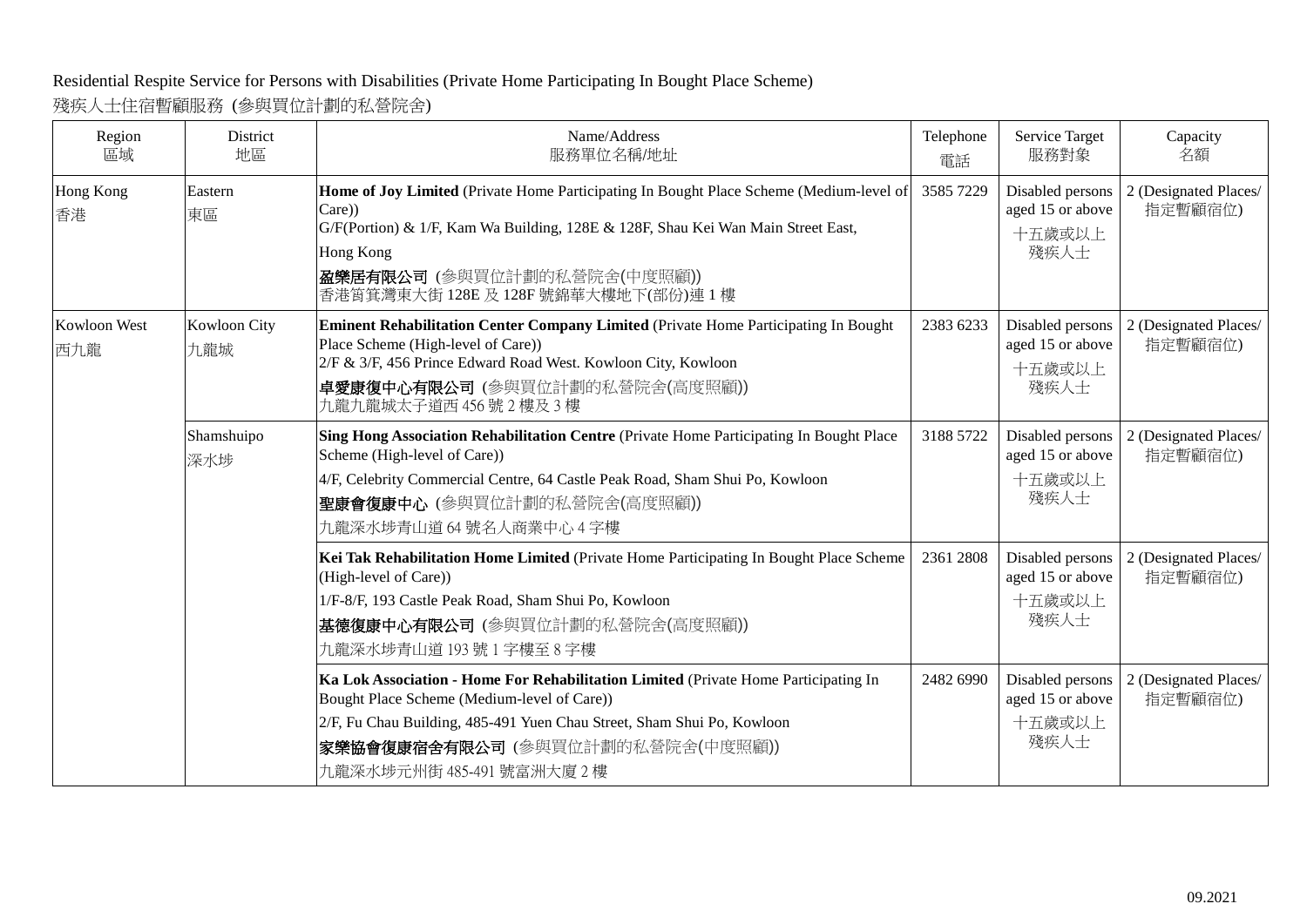| Region<br>區域        | District<br>地區       | Name/Address<br>服務單位名稱/地址                                                                                                                                                                                                                                                           | Telephone<br>電話 | Service Target<br>服務對象                                 | Capacity<br>名額                   |
|---------------------|----------------------|-------------------------------------------------------------------------------------------------------------------------------------------------------------------------------------------------------------------------------------------------------------------------------------|-----------------|--------------------------------------------------------|----------------------------------|
| Kowloon West<br>西九龍 | Yau Tsim Mong<br>油尖旺 | Home of Orchid Heart (Private Home Participating In Bought Place Scheme (Medium-level<br>of Care))<br>2/F, Kam Tong Building, 1M-1S Waterloo Road, Yau Ma Tei, Kowloon<br>蘭心之家(參與買位計劃的私營院舍(中度照顧))<br>九龍油麻地窩打老道 1M-1S 號金堂大廈 2 樓全層                                                    | 2787 6661       | Disabled persons<br>aged 15 or above<br>十五歲或以上<br>殘疾人士 | 2 (Designated Places/<br>指定暫顧宿位) |
|                     |                      | Sing Wing Home (Private Home Participating In Bought Place Scheme (High-level of Care))<br>Home Shop K3A, G/F and 1/F, Tai Chung Building, Cosmopolitan Estate,<br>No. 67-87 Ivy Street, Tai Kok Tsui, Kowloon<br>聖榮之家 (參與買位計劃的私營院舍(高度照顧))<br>九龍大角咀埃華街 67 至 87 號大同新邨大眾樓地下 K3A 號鋪及一樓 | 2652 9028       | Disabled persons<br>aged 15 or above<br>十五歲或以上<br>殘疾人士 | 2 (Designated Places/<br>指定暫顧宿位) |
|                     |                      | Shun Yan Rehabilitation Home (Private Home Participating In Bought Place Scheme<br>(High-level of Care))<br>1/F, Shun Cheong Mansion, 913-923 Canton Road, Mongkok, Kowloon<br>順恩護理院 (參與買位計劃的私營院舍(高度照顧))<br>九龍旺角廣東道 913-923 號順昌大廈 1 字樓                                              | 2625 9288       | Disabled persons<br>aged 15 or above<br>十五歲或以上<br>殘疾人士 | 2 (Designated Places/<br>指定暫顧宿位) |
|                     |                      | Maxgrace Fuller House (Private Home Participating In Bought Place Scheme (High-level of<br>Care))<br>Shop 9 of G/F, 1/F and 2/F, Tung Shun Hing Building, 22 Chi Kiang Street, To Kwa Wan,<br>Kowloon<br>明恩富灝軒 (參與買位計劃的私營院舍(高度照顧))<br>九龍土瓜灣浙江街 22 號同順興大廈地下 9 號舖、1 字樓及 2 字樓          | 3488 9256       | Disabled persons<br>aged 15 or above<br>十五歲或以上<br>殘疾人士 | 2 (Designated Places/<br>指定暫顧宿位) |
|                     |                      | Home of Cymbidium (Private Home Participating In Bought Place Scheme (High-level of<br>Care))<br>Portion of Shop D on G/F & 1/F of Kam Tong Building, No. 1M-1S Waterloo Road,<br>Yau Ma Tei, Kowloon<br>意蘭之家 (參與買位計劃的私營院舍(高度照顧))<br>九龍油麻地窩打老道 1M-1S 號金堂大廈地下 D 舖連 1/F               | 2787 6688       | Disabled persons<br>aged 15 or above<br>十五歲或以上<br>殘疾人士 | 2 (Designated Places/<br>指定暫顧宿位) |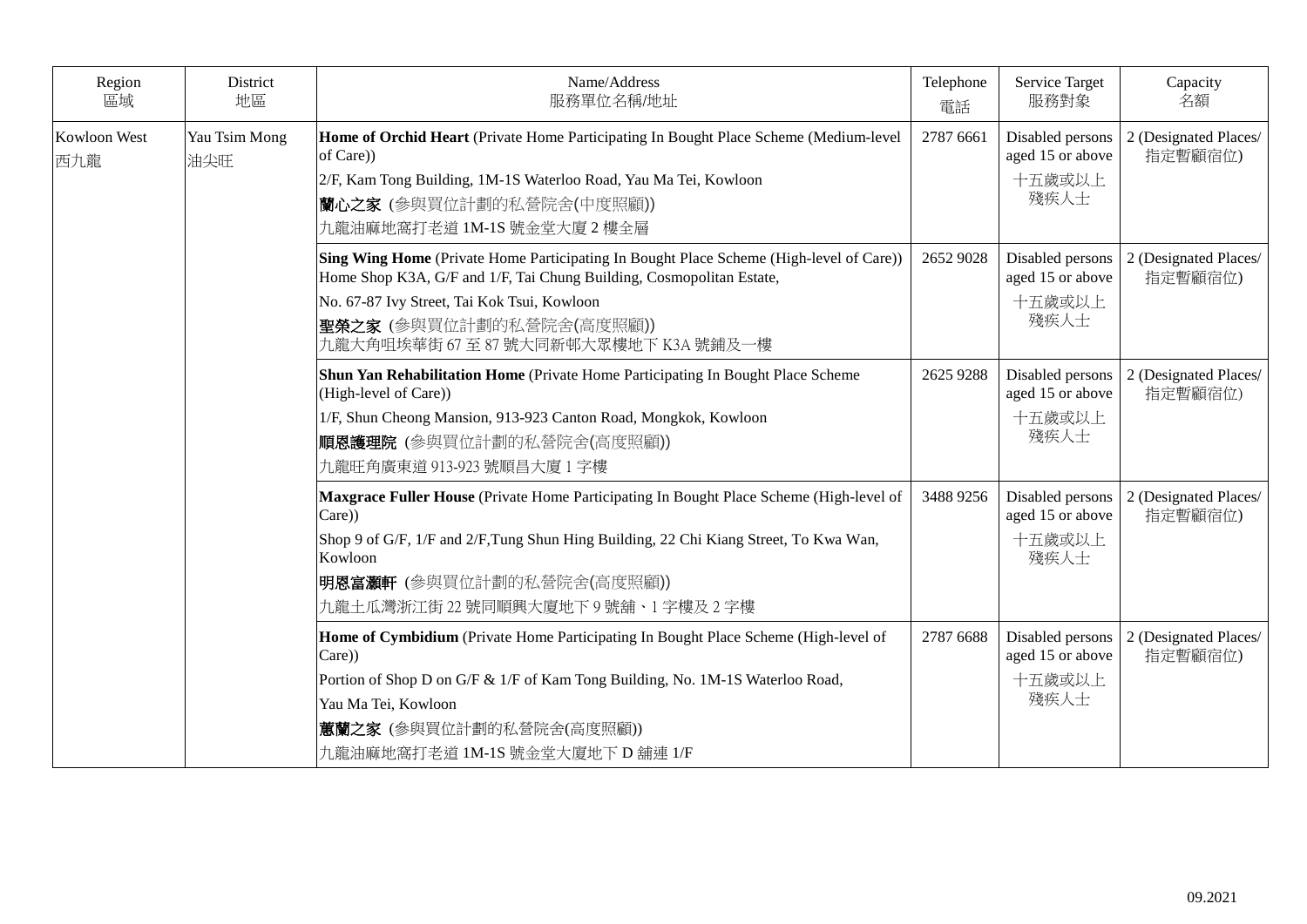| Region<br>區域                                      | District<br>地區   | Name/Address<br>服務單位名稱/地址                                                                                                                                                                                                                                                                      | Telephone<br>電話 | Service Target<br>服務對象                                 | Capacity<br>名額                   |
|---------------------------------------------------|------------------|------------------------------------------------------------------------------------------------------------------------------------------------------------------------------------------------------------------------------------------------------------------------------------------------|-----------------|--------------------------------------------------------|----------------------------------|
| NTE (Shatin/Tai<br>Po/North)<br>東新界(沙田/大埔/<br>北區) | North<br>北區      | Sun Fai Rehabilitation Home (Private Home Participating In Bought Place Scheme<br>(Medium-level of Care))<br>DD 95 Lot 1387&1388, SA Ho Sheung Heung, Sheung Shui, N.T.<br>新輝復康中心 (參與買位計劃的私營院舍(中度照顧))<br>新界上水河上鄉 95 地段 1387 及 1388 號                                                           | 2671 5850       | Disabled persons<br>aged 15 or above<br>十五歲或以上<br>殘疾人士 | 1 (Designated Places/<br>指定暫顧宿位) |
|                                                   |                  | Comfort Rehabilitation Home (Private Home Participating In Bought Place Scheme<br>(Medium-level of Care))<br>Block H33-H37, H42, 1/F-2/F of H49-H52 and H55., Ho Sheung Heung Sun Chuen,<br>Sheung Shui<br>溫馨復康中心 (參與買位計劃的私營院舍(中度照顧))<br>新界上水河上鄉新村 H33 至 H37 及 H42 座,H49 至 H52 及 H55 座 1 至 2 樓 | 3404 0016       | Disabled persons<br>aged 15 or above<br>十五歲或以上<br>殘疾人士 | 3 (Designated Places/<br>指定暫顧宿位) |
|                                                   |                  | Hang Tau Fu Hong Care Home (Private Home Participating In Bought Place Scheme<br>(Medium-level of Care))<br>Flat B & C on G/F of Block 3, 4, 5 & 6, 26A Regent Garden, Hang Tau Village, Sheung Shui<br>坑頭扶康護理舍 (參與買位計劃的私營院舍(中度照顧))<br>上水坑頭村 26A 麗晶花園第 3 至 4 座地下 B、C 室及第 5 至 6 座               | 2332 2318       | Disabled persons<br>aged 15 or above<br>十五歲或以上<br>殘疾人士 | 2 (Designated Places/<br>指定暫顧宿位) |
|                                                   |                  | Comfort Rehabilitation Home (Hang Tau Branch) (Private Home Participating In Bought<br>Place Scheme (Medium-level of Care))<br>Sections B, C and D of Lot No. 382 in DD No.94, Hang Tau, Sheung Shui, N.T.<br>溫馨復康中心(坑頭分院) (參與買位計劃的私營院舍(中度照顧))<br>新界上水坑頭丈量約份第94地段第382號 B,C 及 D 分段              | 2670 2266       | Disabled persons<br>aged 15 or above<br>十五歲或以上<br>殘疾人士 | 2 (Designated Places/<br>指定暫顧宿位) |
| NTW (Tsuen Wan/<br>Kwai Tsing)<br>西新界(葵青/荃灣)      | Kwai Tsing<br>葵青 | Kwai Tsing Rehabilitation Home (Private Home Participating In Bought Place Scheme<br>(High-level of Care))<br>1/F, Bank Building, 35 Tai Loong Street, Kwai Chung, New Territories<br> 葵康居 (參與買位計劃的私營院舍(高度照顧))<br>新界葵涌大隴街 35 號銀行大廈 1 字樓                                                        | 2489 8313       | Disabled persons<br>aged 15 or above<br>十五歲或以上<br>殘疾人士 | 2 (Designated Places/<br>指定暫顧宿位) |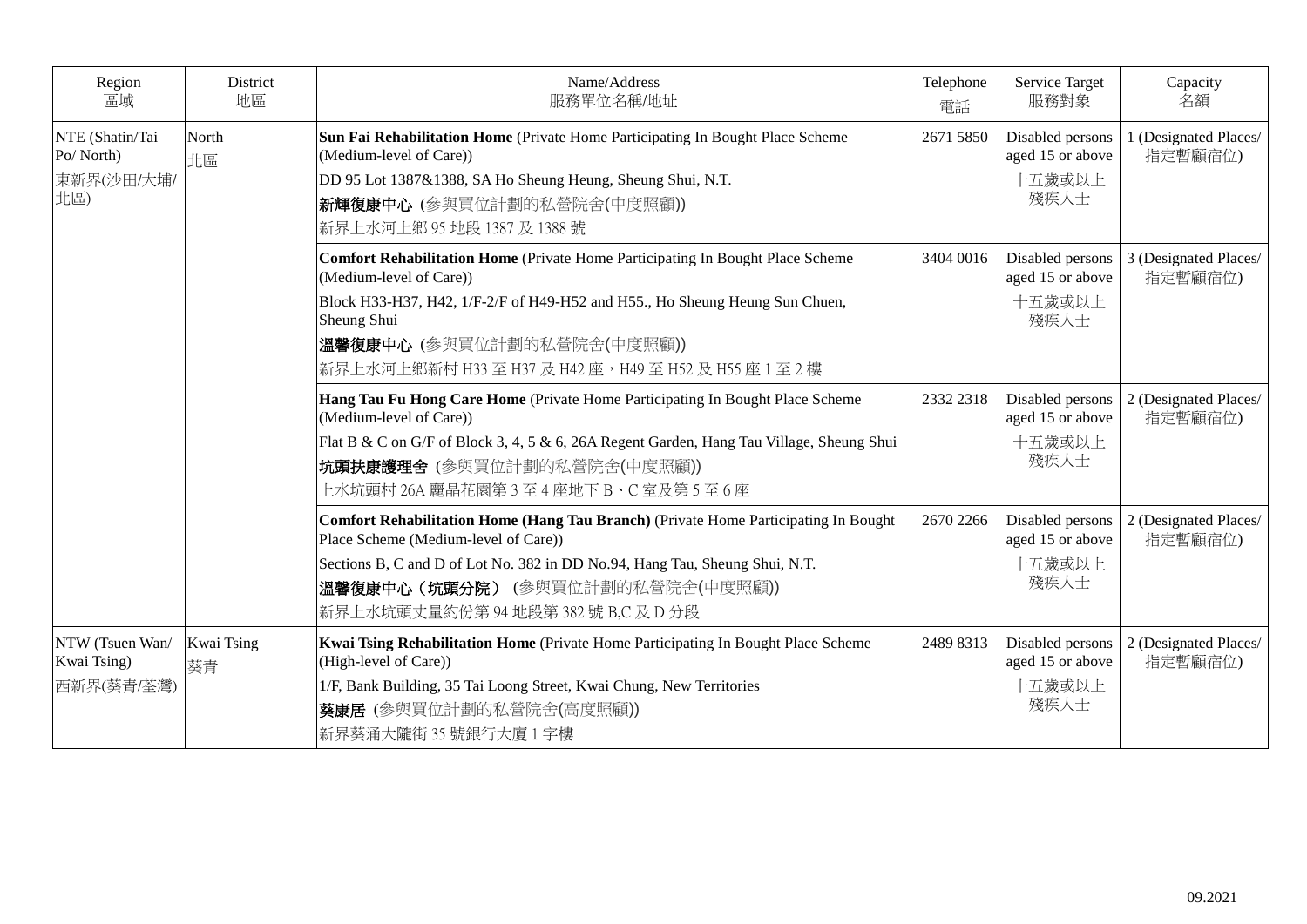| NTW (Tsuen Wan/<br>Kwai Tsing)<br>西新界(葵青/荃灣 | Kwai Tsing<br>葵青 | Parklane Rehabilitation Home (Private Home Participating In Bought Place Scheme<br>(High-level of Care))<br>1/F-3/F, Kwai Chung Fa Yuen, 50-56 Wo Yi Hop Road, Kwai Chung, New Territories<br>柏龄護理院 (參與買位計劃的私營院舍(高度照顧))<br>新界葵涌和宜合道50至56號葵涌花園1字樓至3字樓                                                  | 2418 1551 | Disabled persons<br>aged 15 or above<br>十五歲或以上<br>殘疾人士 | 3 (Designated Places/<br>指定暫顧宿位) |
|---------------------------------------------|------------------|-------------------------------------------------------------------------------------------------------------------------------------------------------------------------------------------------------------------------------------------------------------------------------------------------------|-----------|--------------------------------------------------------|----------------------------------|
|                                             | Tsuen Wan<br>荃灣  | Colourful Home (Tsuen Wan) (Private Home Participating In Bought Place Scheme<br>(Medium-level of Care))<br>Shop G3, G/F, Tsuen Wan Centre, 87-105 Tsuen King Circuit, Tsuen Wan<br>彩怡之家(荃灣)(參與買位計劃的私營院舍(中度照顧))<br>新界荃灣荃景圍 87-105 號荃灣中心地下 G3 舖                                                        | 2104 6933 | Disabled persons<br>aged 15 or above<br>十五歲或以上<br>殘疾人士 | 3 (Designated Places/<br>指定暫顧宿位) |
| NTW (Tuen Mun/<br>Yuen Long)<br>西新界(屯門/元朗)  | Tuen Mun<br>屯門   | Yu Yee Rehabilitation Centre (Private Home Participating In Bought Place Scheme<br>(High-level of Care))<br>No. 271-274, Tsz Tin Tsuen, Tuen Mun<br>如意之家(參與買位計劃的私營院舍(高度照顧))<br>屯門紫田村 271至 274號                                                                                                        | 2463 3997 | Disabled persons<br>aged 15 or above<br>十五歲或以上<br>殘疾人士 | 2 (Designated Places/<br>指定暫顧宿位) |
|                                             |                  | Great Honour Rehabilitation Centre (Private Home Participating In Bought Place Scheme<br>(Medium-level of Care))<br>Entrance Lobby On UG/F, 2/F&3/F, Foo Yik Commercial Building, 2 Sun On Street,<br>Tuen Mun, N.T.<br>恩榮康復中心 (參與買位計劃的私營院舍(中度照顧))<br>新界屯門新安街2號富益商業大廈高層地下大堂、2字樓及3字樓                   | 2456 2922 | Disabled persons<br>aged 15 or above<br>十五歲或以上<br>殘疾人士 | 3 (Designated Places/<br>指定暫顧宿位) |
|                                             |                  | Pui Chak Resort (Private Home Participating In Bought Place Scheme (Medium-level of<br>Care))<br>Section C and RP of Lot, No. 2163 in DD No. 130,<br>Tuen Mun, N.T. (also known as 375-376, Shun Fung Wai, Tuen Mun)<br>培澤居 (參與買位計劃的私營院舍(中度照顧))<br>新界屯門丈量約份第130 約地段第2163 號 C 分段及餘段(亦稱屯門順風圍375 至376 號) | 2443 7878 | Disabled persons<br>aged 15 or above<br>十五歲或以上<br>殘疾人士 | 2 (Designated Places/<br>指定暫顧宿位) |